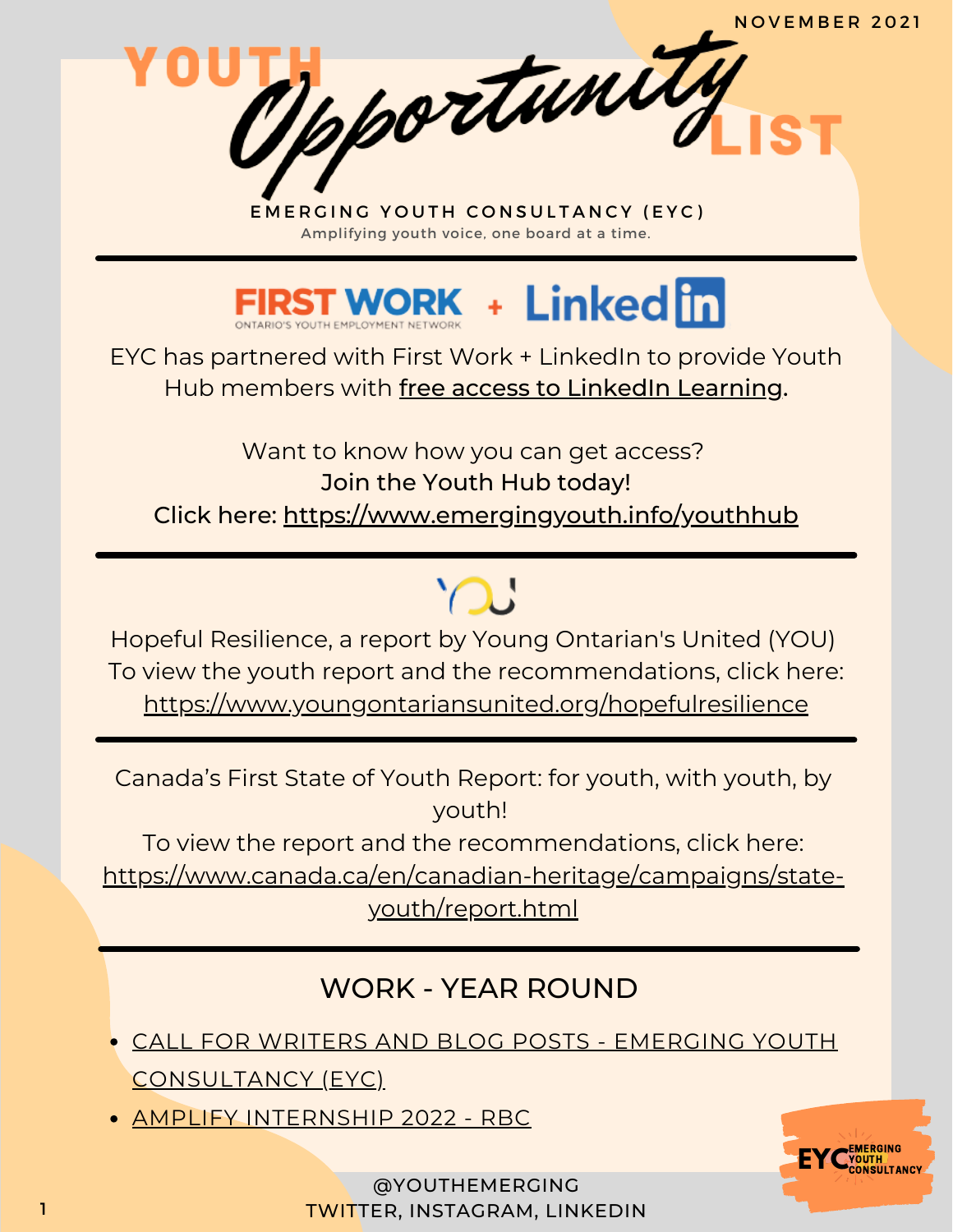- VARIOUS ROLES [\(INVENTORY\)](https://jobs.lever.co/sparelabs/90ac2a45-b8fe-4004-97ca-4f37d88bcf70) SPARE
- [INTERVIEWME](https://marsdd.formstack.com/forms/interviewme_ontario) INVENTORY ONTARIO
- VARIOUS [INTERNSHIP/CO-OP](https://jobs.rbc.com/ca/en/featuredopportunities/student-early-talent-jobs) PROGRAMS RBC
- VARIOUS TECH INTERNSHIPS CANADIAN [INTERNSHIPS](https://www.findcanadianinternships.ca/)
- FEDERAL STUDENT WORK EXPERIENCE PROGRAM (FSWEP) - [GOVERNMENT](https://www.canada.ca/en/public-service-commission/jobs/services/recruitment/students/federal-student-work-program.html) OF CANADA
- **STUDENT [OPPORTUNITIES](https://careers-carrieres.cra-arc.gc.ca/gol-ged/wcis/pub/rtrvjbpst.action?pi=D06726B228B01EDBB2C1A18D2C3EA0F2) CRA**
- EPIC SUPPORT STAFF [LAKERIDGE](https://careers.lakeridgehealth.on.ca/eRecruit/VacancyDetail.aspx?VacancyUID=000000033155) HEALTH
- CALL CENTRE AGENT [NUMERIS](https://numeris.csod.com/ux/ats/careersite/6/home/requisition/406?c=numeris)
- STUDENT/NEW GRAD [OPPORTUNITIES](https://jobs.scotiabank.com/go/Student-&-New-Grad-Jobs/2298417/?utm_campaign=JB_Sept20_Campus_CareerSite_CTA_EN) SCOTIABANK
- LINKEDIN GROUP: STUDENT [OPPORTUNITIES](https://www.linkedin.com/groups/12455311) IN THE GTA
- EARLY CAREERS (VARIOUS [POSITIONS\)](https://careers.canon.ca/early-careers/) CANON CANADA
- [INTRAPRENEURSHIP](https://ventureforcanada.ca/programs/intrapreneurship) PROGRAM VENTURE FOR CANADA

### WORK - NEW THIS MONTH

- SUMMER 2022 STUDENT [OPPORTUNITIES](https://jobs-emplois.cse-cst.gc.ca/en/node/3284) IN POLICY, RESEARCH, INFORMATION MANAGEMENT AND ANALYSIS
- MULTIPLE [POSITIONS](https://weareflik.com/careers) FLIK
- [EXPERIENTIAL](https://www.couragetoact.ca/work-with-us) LEARNING PROJECT LEAD COURAGE TO ACT
- GBV COMMUNITY RISK [ASSESSMENT:](https://www.couragetoact.ca/work-with-us) RESEARCH ASSISTANT - COURAGE TO ACT

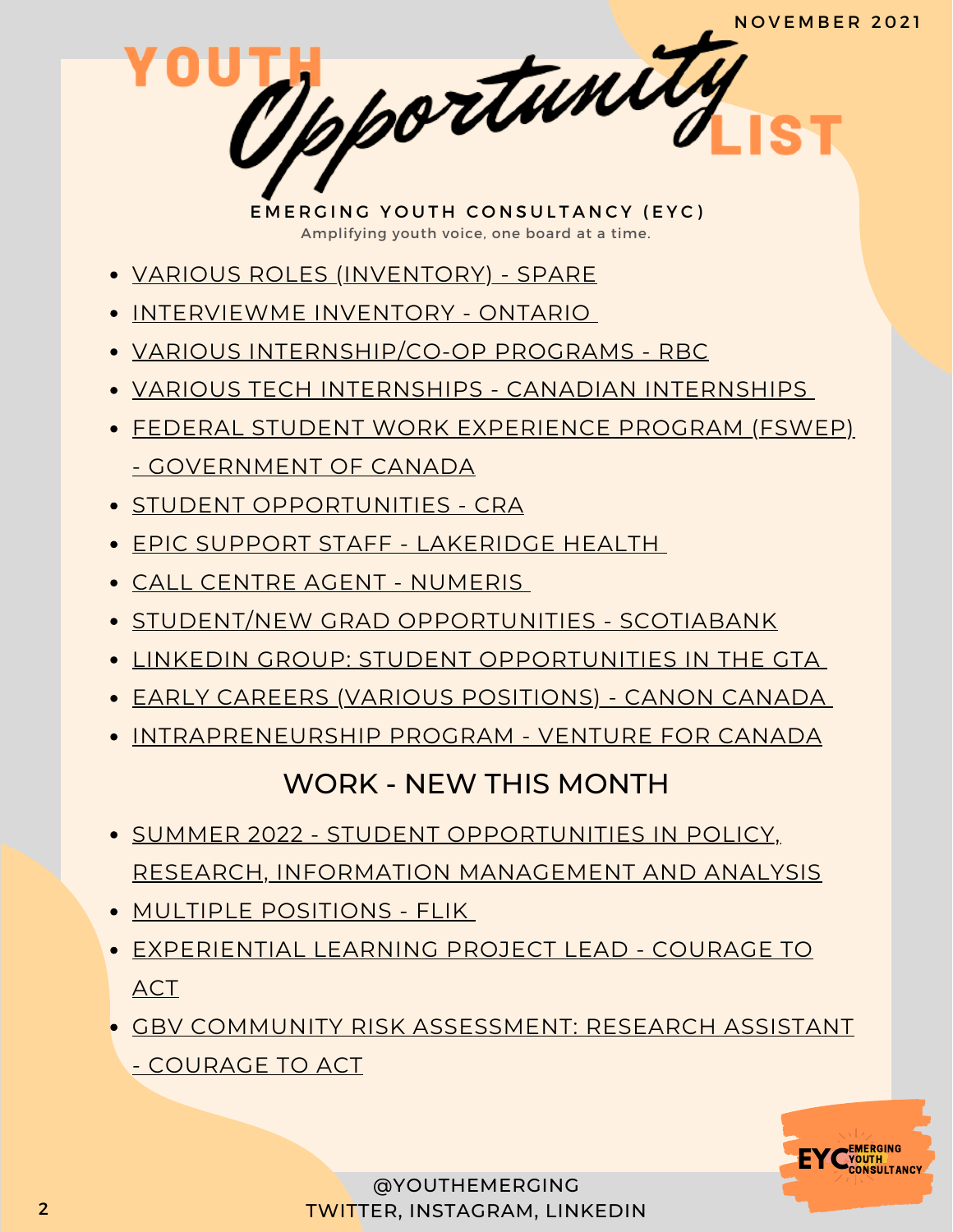- INDIGENOUS [ADMINISTRATIVE](https://www.linkedin.com/posts/tassc-toronto-7756a2a8_we-are-looking-for-an-indigenous-social-activity-6858857836898852864-8iGP/) SUPPORT CONSULTANT TORONTO ABORIGINAL SUPPORT SERVICES COUNCIL (TASSC)
- COMMUNITY TRAINEE, HIV [SELF-TESTING](https://www.actoronto.org/about-act/work-at-act/employment/community-trainee-hiv-self-testing.pdf) ACT TORONTO
- [COMMUNITY](https://www.actoronto.org/about-act/work-at-act/employment/community-trainee-lunch-program.pdf) TRAINEE, LUNCH PROGRAM ACT TORONTO
- [COMMUNITY](https://www.actoronto.org/about-act/work-at-act/employment/community-trainee-tomq-male-sex-worker-project.pdf) TRAINEE, TOMQ MALE SEX WORKER PROJECT - ACT TORONTO
- EDUCATION AND TRAINING RESOURCES [COORDINATOR](https://www.actoronto.org/about-act/work-at-act/employment/education-and-training-resources-coordinator.pdf) ACT TORONTO
- PYO PROGRAM [COORDINATOR](https://www.actoronto.org/about-act/work-at-act/employment/pyo-program-coordinato-repost-sept2021.pdf) ACT TORONTO

#### VOLUNTEER

- MENTOR & TECHNICAL ADVISOR RECRUITMENT YOUTH CHALLENGE [INTERNATIONAL](https://www.yci.org/InnovateMYFuture/Climate-Leader-call-for-mentors/)
- PEER SUPPORT WORKER [COMMUNITY](https://docs.google.com/forms/d/e/1FAIpQLSeZZAsfMLX6l0eMubTJwcnfsE2vA7KXosQXdes4u6ENLUXn7Q/viewform) HEALING PROJECT
- OVERNIGHT CRISIS [RESPONDER](https://kidshelpphone.ca/get-involved/participate/call-volunteers-crisis-text-line) KIDS HELP PHONE
- INDIGENOUS [ENGAGEMENT](https://kidshelpphone.ca/get-involved/first-nations-inuit-and-metis/volunteer-for-our-indigenous-engagement-program/) PROGRAM VOLUNTEER KIDS HELP PHONE
- BLACK ACHIEVERS [MENTORSHIP](https://ymcagta.org/youth-programs/Black-Achievers-Mentorship-Program) PROGRAM (MENTOR) YMCA
- VARIOUS [VOLUNTEER](https://docs.google.com/forms/d/e/1FAIpQLSciMF1ROT1f_mGS2Wx822QU0zDYcf3zka0UC9rIAM9z03W8Pw/viewform) POSITIONS ON CANADA PROJECT
- GENERAL VOLUNTEER [MENSTRUATION](https://docs.google.com/forms/d/e/1FAIpQLSe-ORQRxArU5ZwQWT3JfGEjRtyUwanp5p64UPHwK1nL5Pz__w/viewform) REDEFINED
- **STUDENT POLICY VOLUNTEER POLICY FORWARD** [CONSULTING](https://www.linkedin.com/posts/policy-forward-consulting-group_policyforward-policyconsultants-volunteer-activity-6848327793269387264-k9jy) GROUP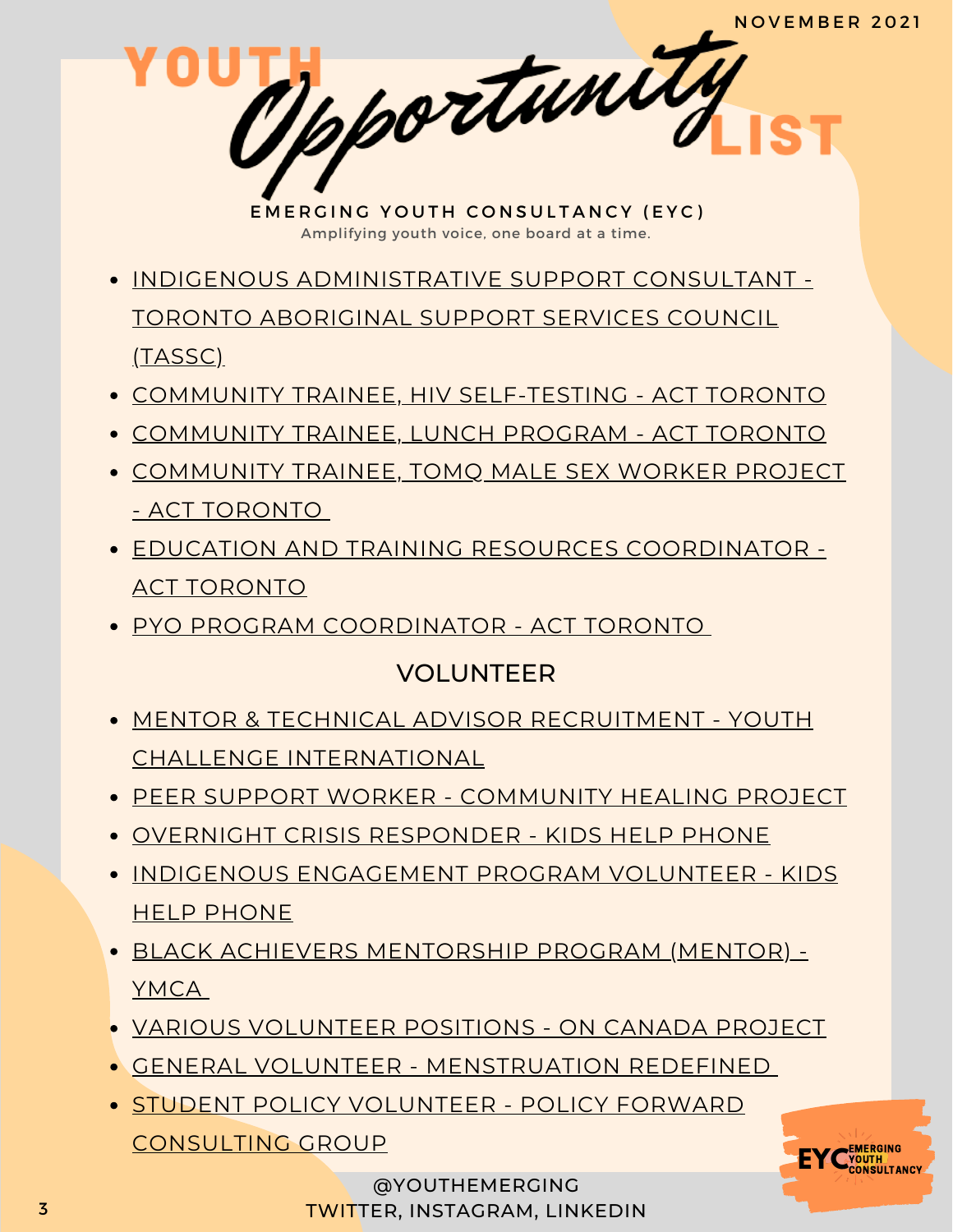- CANON FUTURES [INTERNSHIP](https://www.canonfutures.ca/) CANON CANADA
- [FACILITATOR](https://docs.google.com/forms/d/e/1FAIpQLSe1fDhYODRagameDOKsf4_FfWns-yNAQEeNTHWK5Pn7XxHuog/viewform) TRAINING PROGRAM UPSTARTED
- YMCA
- NEXT LEVEL (YOUTH & COACH [APPLICATIONS\)](https://girls20.submittable.com/submit) FORA BLACK ACHIEVERS [MENTORSHIP](https://ymcagta.org/youth-programs/Black-Achievers-Mentorship-Program) PROGRAM (MENTEE) -
- JOB SEARCH & INTERVIEW [WORKSHOP](https://www.runtheworld.today/app/c/jobsearch-interviewskills) WITH ALEENAH ANSARI - FLIK

THE [PERSONAL](https://docs.google.com/forms/d/e/1FAIpQLSckp26KhOm7DfXsaNb0_JDS_plLspDnUygOP1cPJbexch6XDA/viewform) COME UP - SIS TO SIS TORONTO

POWER TO FLY SUMMIT STUDENT INTERNSHIPS AND PROJECTS - [BRIDGESPACE](https://bridgespace.io/)

EARLY CAREER [CONNECTIONS](https://summit.powertofly.com/) AND MID CAREER PIVOTS -

POLICY CORNER AND URBAN ALLIANCE ON RACE

GET ON BOARD [MASTERCLASS](https://girls20.submittable.com/submit) - FORA YOUTH SUPPORT [SERVICES](https://achev.ca/services/youth/) - ACHEV

ONLY)

RELATIONS

- DEV DEGREE 2022 [SHOPIFY](https://jobs.smartrecruiters.com/ni/Shopify/f92f7d2f-7359-4066-9111-7df6054c6dc6-dev-degree-2022) POLICY WRITING WORKSHOP - YOUTH POLICY [ADVOCATES'](https://www.linkedin.com/posts/ypa-policycorner_training-event-policywriting-activity-6848999489592725504-BOQt)
- PROFESSIONAL DEVELOPMENT & SKILL BUILDING

EMERGING YOUTH CONSULTANCY (EYC) Amplifying youth voice, one board at a time. N portunity

## RESEARCH, COMPETITIONS, AND EVENTS

DELOITTE IMPACT CASE [COMPETITION](https://deloittecanada.ca1.qualtrics.com/jfe/form/SV_1ANV0iPqNAzOAxE) (QUEBEC STUDENTS

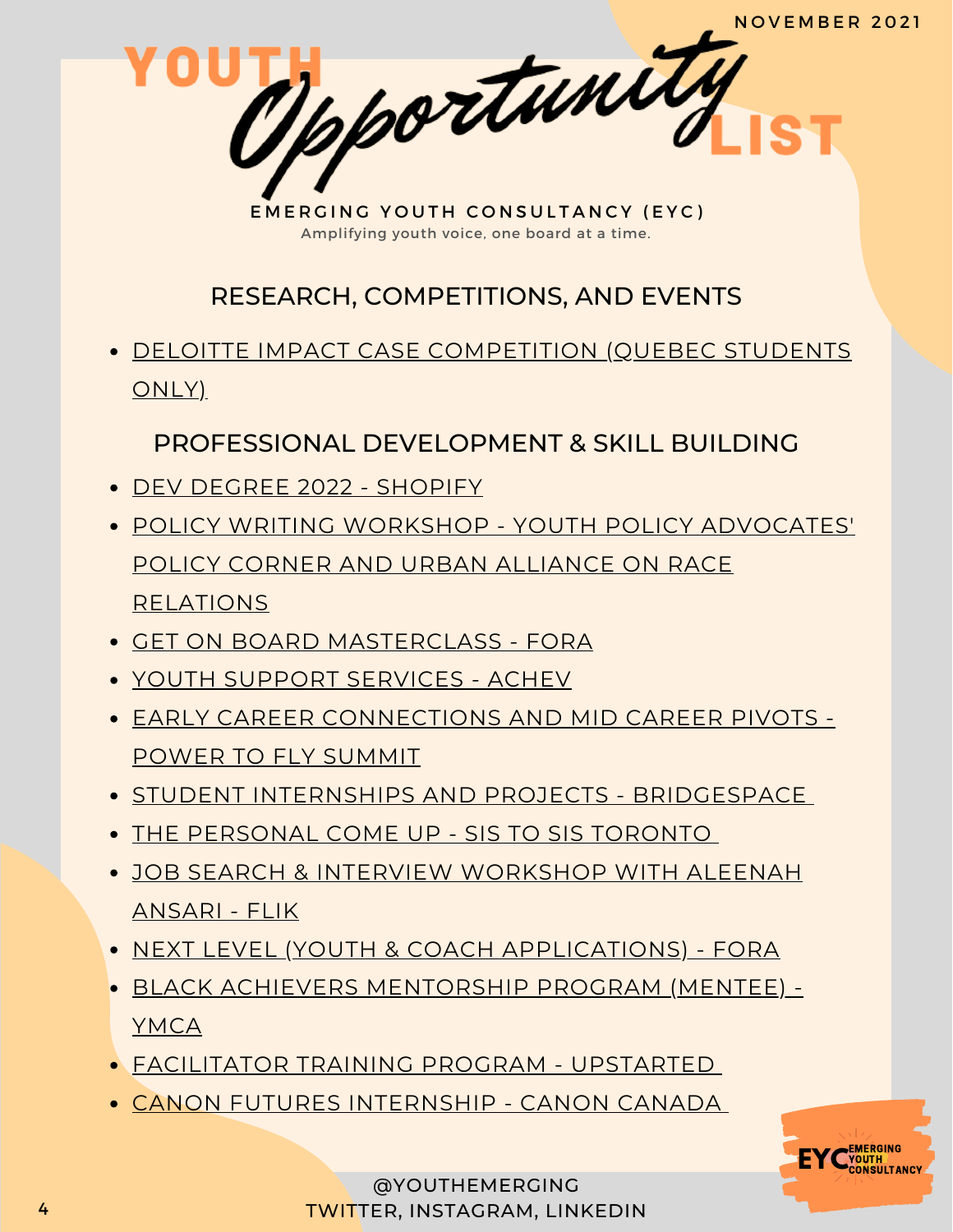- TECH/IT SKILLS TRAINING [PROGRAMS](https://npowercanada.ca/) NPOWER CANADA
- ELEVATE TALENT PROGRAM TORONTO CENTRE FOR LEARNING AND [DEVELOPMENT](https://www.tccld.org/programs/elevatetalent/)
- IMMIGRANT WOMEN INTEGRATION PROGRAM TORONTO CENTRE FOR LEARNING AND [DEVELOPMENT](https://survey.zohopublic.com/zs/I5CCbQ)
- R FOR DATA [SCIENCE](https://r4ds.had.co.nz/)
- **[INDIGENOUS](https://elearning.cancercare.on.ca/course/view.php?id=101) CULTURAL SAFETY COURSE CANCER CARE** ONTARIO
- GOOGLE [SKILLSHOP](https://skillshop.withgoogle.com/)
- COGNIZANT [RETURNSHIP](https://careers.cognizant.com/global/en/cognizant-returnship-program) PROGRAM COGNIZANT
- XTREME TALENT [ACCELERATOR](https://www.investottawa.ca/xtreme-talent-accelerator/?utm_source=LinkedIn&utm_medium=Paid%20Ads&utm_campaign=XTAP%20Paid%20Ads&li_fat_id=f24b5ec5-db43-4428-88f9-92b5a2d0c0dc) INVEST OTTAWA
- MARKETING [RESOURCES](https://acadium.com/) ACADIUM
- YOUTH CLIMATE LEADERSHIP PROGRAM YOUTH CHALLENGE [INTERNATIONAL](https://www.yci.org/innovatemyfuture/youth-climate-leadership/)
- THE [KNOWLEDGE](https://tks.world/program/) SOCIETY
- **INDIGENOUS SKILLS AND [EMPLOYMENT](https://www.nwac.ca/iset/) TRAINING NATIVE** WOMEN'S ASSOCIATION OF CANADA
- ONLINE COURSE: HEALTH IMPACT ASSESSMENT NATIONAL [COLLABORATING](https://www.ncchpp.ca/274/online-course.ccnpps) CENTRE FOR HEALTHY PUBLIC **POLICY**
- [INTRODUCTION](https://docs.google.com/forms/d/e/1FAIpQLSctSd9ZAcZBpswQj0URzEHVXlpF--qyT2AR6_1tKyoFS1iIYQ/viewform) TO USER EXPERIENCE U FOR CHANGE

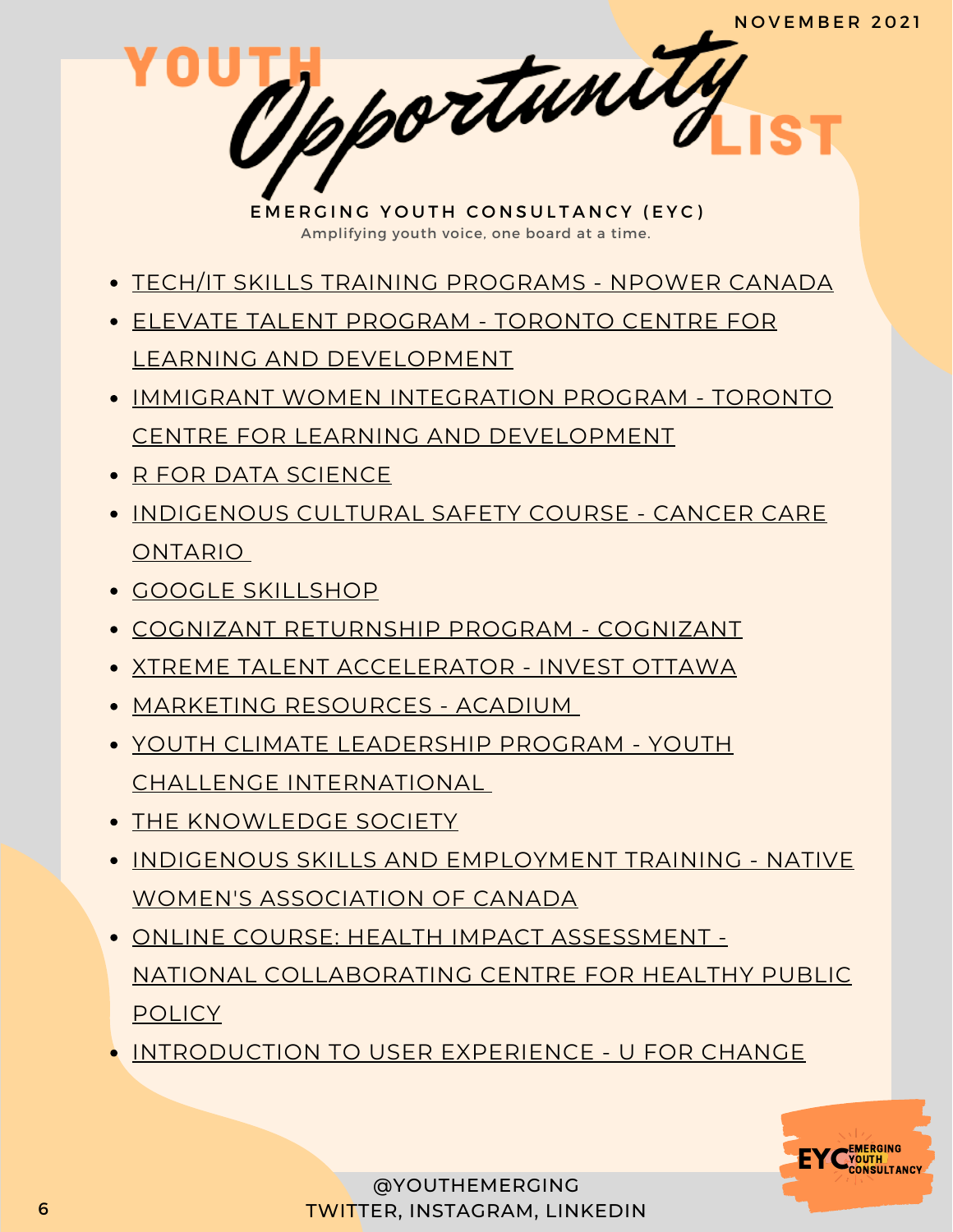- MCGILL X RBC FUTURE LAUNCH [PERSONAL](https://learn.mcgillpersonalfinance.com/account/login/) FINANCE COURSE
- GET JOB READY [PROGRAM](https://idrf.ca/project/getjobready/) IDRF
- FOCUS FORWARD FOR INDIGENOUS YOUTH: [EMPLOYMENT](https://docs.google.com/forms/d/e/1FAIpQLSfRCREo2hIabn1L271SDl0wPRkApB5N12_6bON-DnyYu8lGEg/viewform) 101 & RESUME BUILDING - FOCUS FORWARD FLY
- HIGH SCHOOL [AMBASSADOR](https://www.cpaontario.ca/become-a-cpa/why-cpa/high-school-ambassador-program) PROGRAM CPA ONTARIO
- **OUALITATIVE CODING RESOURCE**
- EARLY CAREER [CONNECTIONS](https://summit.powertofly.com/) AND MID CAREER PIVOTS POWER TO FLY SUMMIT
- **STUDENT INTERNSHIPS AND PROJECTS [BRIDGESPACE](https://bridgespace.io/)**
- NEXT LEVEL (YOUTH & COACH [APPLICATIONS\)](https://girls20.submittable.com/submit) FORA
- BLACK ACHIEVERS [MENTORSHIP](https://ymcagta.org/youth-programs/Black-Achievers-Mentorship-Program) PROGRAM (MENTEE) YMCA
- CANON FUTURES [INTERNSHIP](https://www.canonfutures.ca/) CANON CANADA
- PRO BONO TECH [CONSULTING](https://techconsultingcommunity.com/pro-bono-tech-consulting/) PROGRAM TECH CONSULTING COMMUNITY
- ADAPT: ADVANCED DIGITAL AND [PROFESSIONAL](https://www.ryerson.ca/adapt/) TRAINING
- TECH TRAINING [PROGRAMS](https://www.joincolab.io/#Program-Tracks) CO.LAB I YOU BELONG IN **TECH**

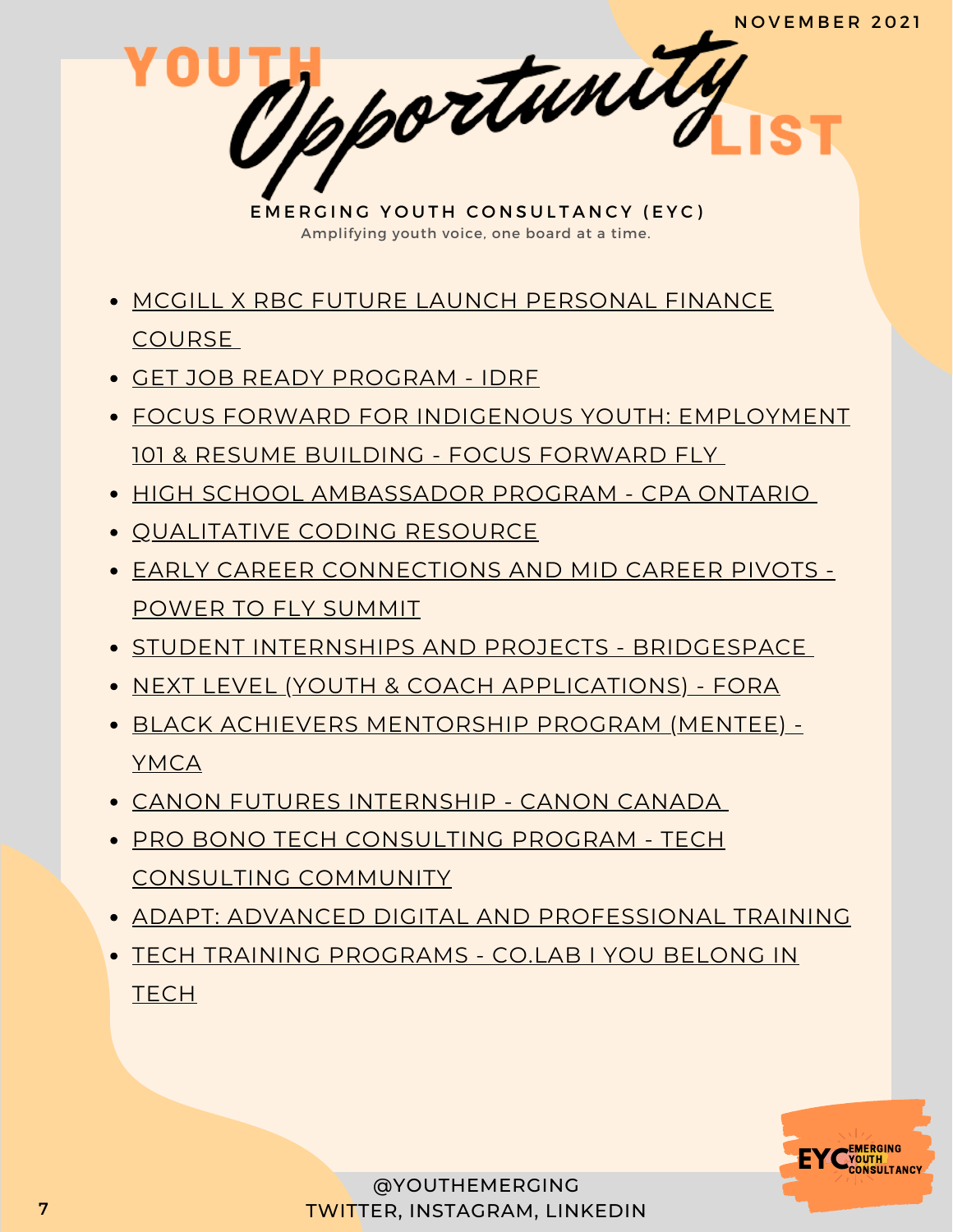ARE YOU A YOUTH 18-29 LOOKING FOR EMPLOYMENT? HOW DOES GETTING PAID \$150 TO LEARN RESUME + COVER LETTER WRITING, INTERVIEW, PERSONAL BRANDING, AND LINKEDIN SKILLS SOUND?

> SIGN UP FOR IDRF'S GET JOB READY PROGRAM [H](https://idrf.ca/project/getjobready/)ERE

#### SCOLARSHIPS AND GRANTS

- [CANSBRIDGE](https://www.cansbridgefellowship.com/) FELLOWSHIP
- SOCIAL [ENTERPRISE](https://shopifyxsheeoscholarship.splashthat.com/socialimpact) X SHEEO PROGRAM SHOPIFY
- VARIOUS [SCHOLARSHIPS](https://schoolweb.tdsb.on.ca/avondalesa/Scholarships) TDSB
- MENTORSHIP [OPPORTUNITIES](https://www.instagram.com/brew_ca/) BREW
- VARIOUS [SCHOLARSHIPS](https://studentawards.com/scholarships/era-electronic-recycling-association-scholarship/) STUDENT AWARDS
- YOUTH [OPPORTUNITIES](https://www.otf.ca/our-grants/youth-opportunities-fund) FUND ONTARIO TRILLIUM FOUNDATION
- VARIOUS SCHOLARSHIP RESOURCES YOUTH CANADA [OPPORTUNITIES](https://www.instagram.com/youthcanadaopportunities/?hl=en)